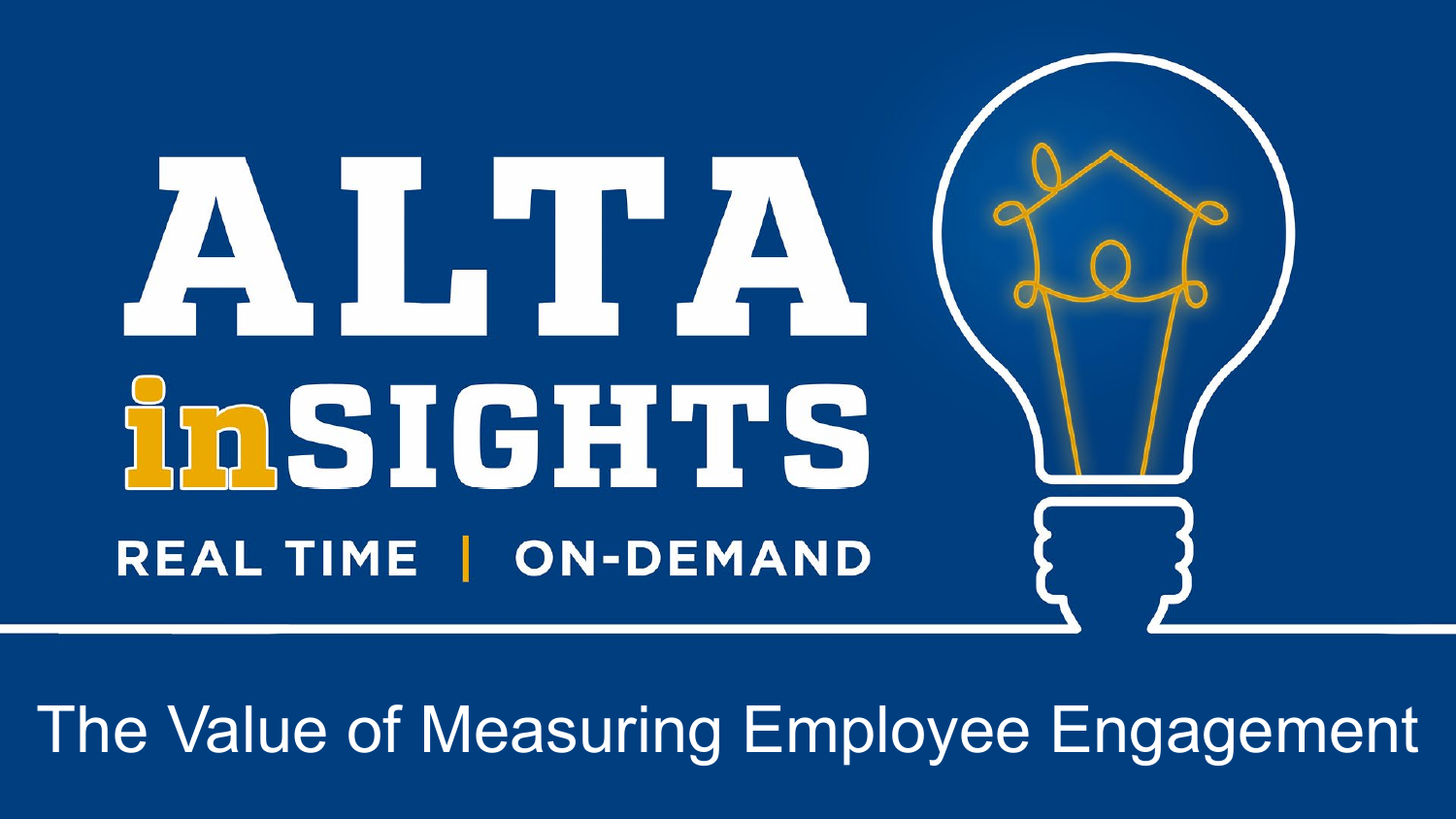

- **Steven Day** | President of National Agency Operations | Fidelity National Financial Family of Companies
- **Shonna Cardello** | President | White Rose Settlement Services
- **David Long** | Chief Operating Officer | DecisionWise

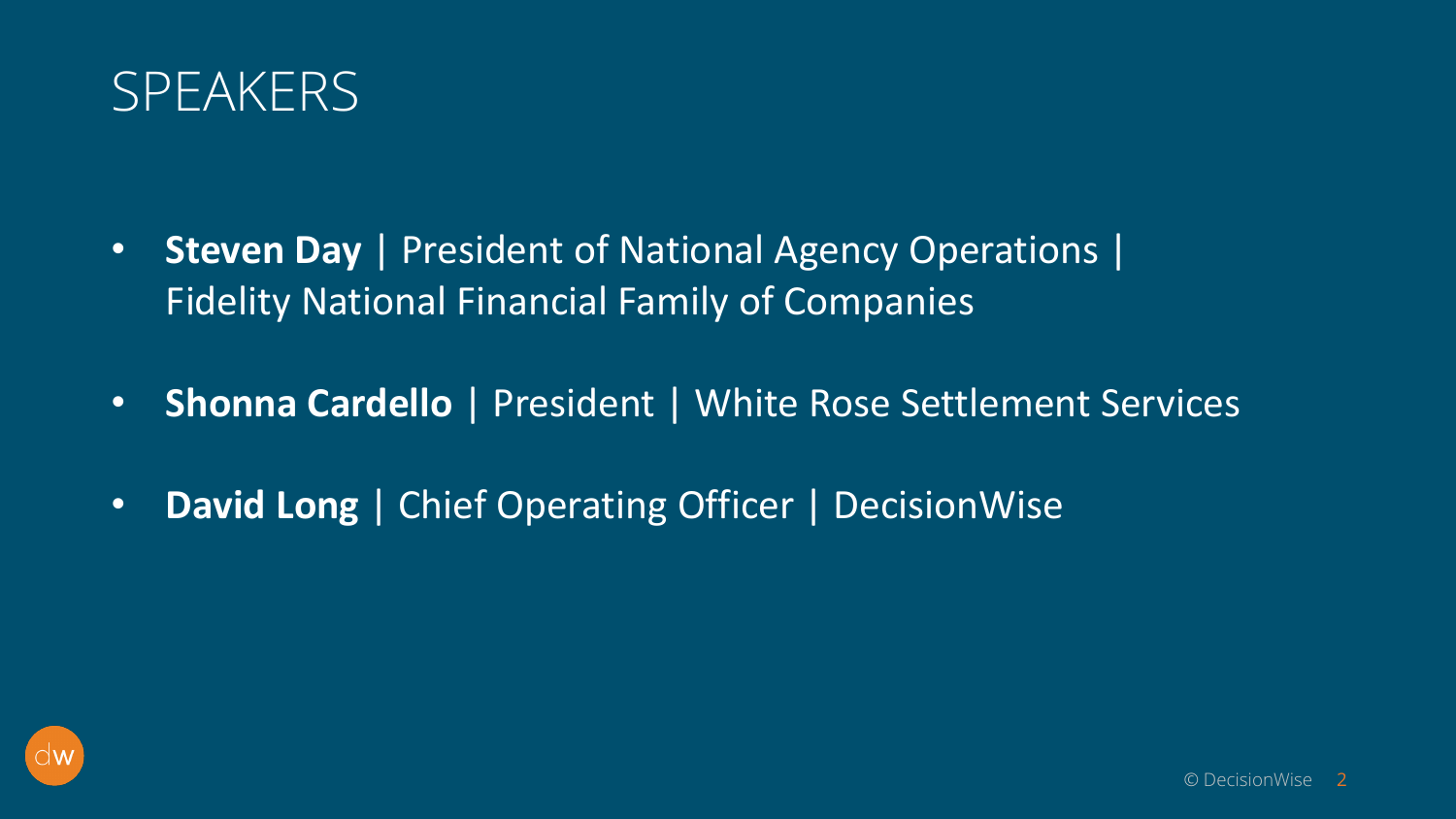

1. Organizations that Benefit from Engagement 2. Defining Engagement 3. 5 Keys to Improve Engagement 4. Sample Engagement Questions 5. Engagement Survey Process

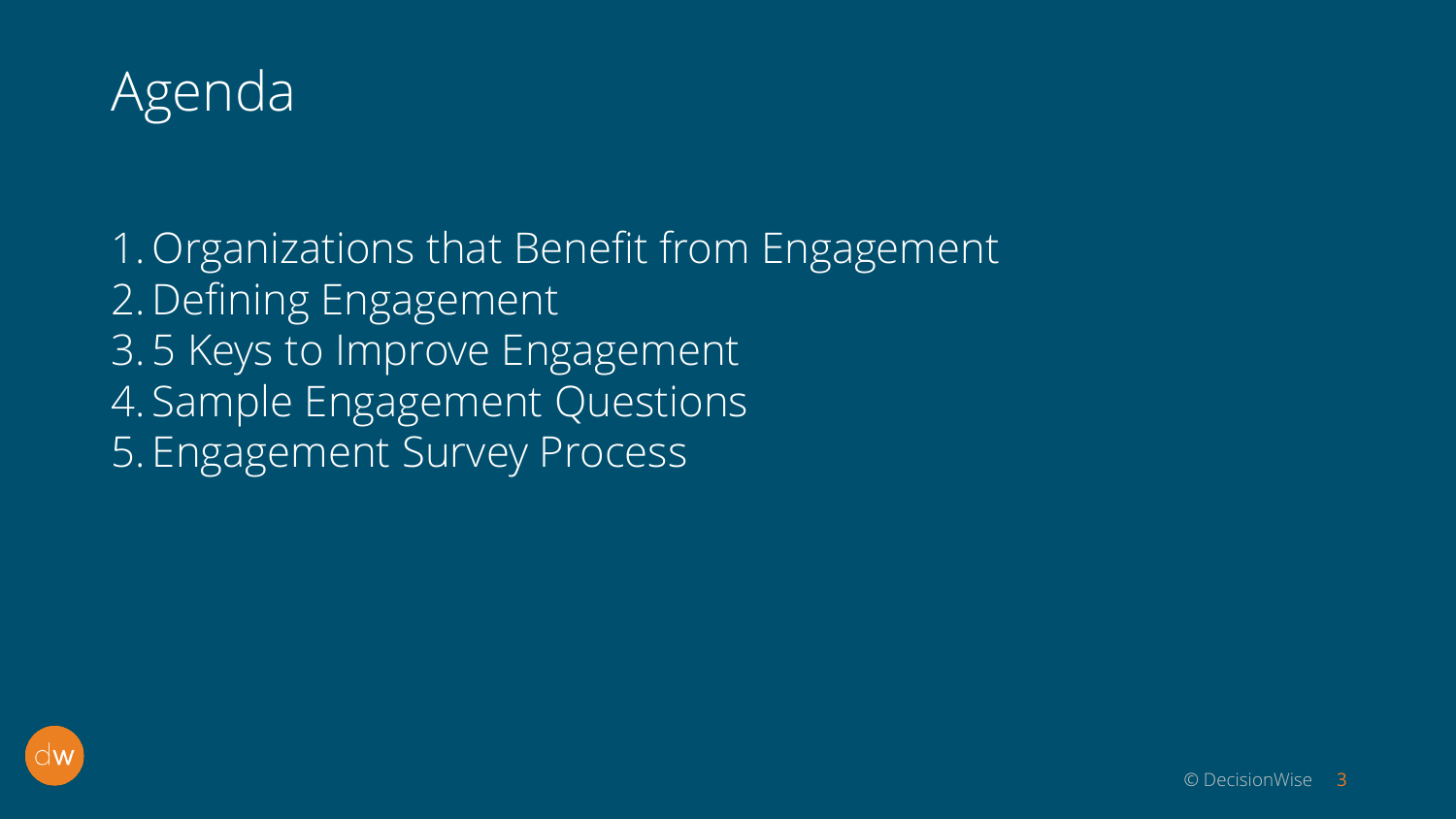## How Critical is Engagement to Your Organization?



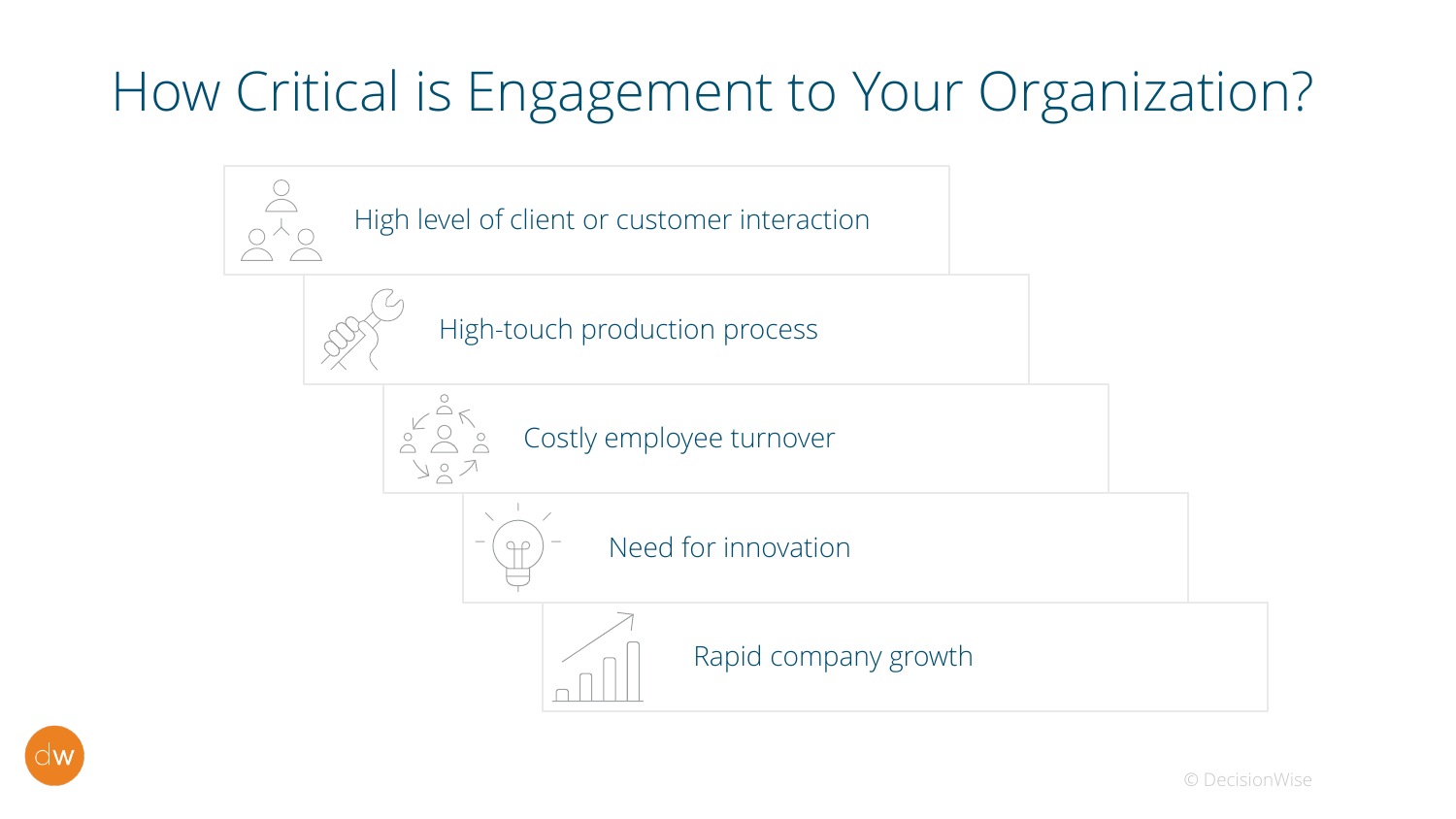# THE OF EMPLOYEE **ENGAGEMENT**

Employee engagement drives individual performance in an organization, but do companies with more engaged employees outperform those with a less-engaged workforce? Can the company show a stronger financial performance and operational efficiency with engaged employees?

Scholars, consultants, non-profits, and companies have been researching the ROI of employee engagement for quite some





Here are some findings:

#### **INCREASED PROFITS**

According to a study<sup>1</sup> conducted for the UK government, companies with a highly engaged workforce experience (over a 12-month period) a

# IN OPERATING INCOME



Another study<sup>2</sup> found engaged companies grow profits as much as

#### **THAN THEIR COMPETITORS.**

#### **RETENTION**

The Corporate Leadership Council studied<sup>2</sup> the engagement level of 50,000 employees around the world and found highly engaged employees are

**87% LESS LIKELY** TO LEAVE THE ORGANIZATION.

#### **COST OF DISENGAGEMENT**

A study<sup>3</sup> by McLean & Company found a disengaged employee costs an organization approximately \$3,400 for every \$10,000 in annual salary.

The same study found that lost productivity due to disengaged employees cost the US economy up to



If companies want to bolster productivity and profitability, increase customer loyalty, and slash attrition and disengagement losses, they have to engage employees.

Engage your people and see results. Visit decisionwise.com/engaging-people decisionwise

Sources: 1. https://engageforsuccess.org/wp-content/uploads/2015/08/file52215.pdf 2. https://www.stcloudstate.edu/humanresources/ files/documents/ supv-brown-bag/employee-engagement.pdf

3. https://hr.mcleanco.com/research/ss/implement-an-action-plan-for-employeeengagement-initiatives

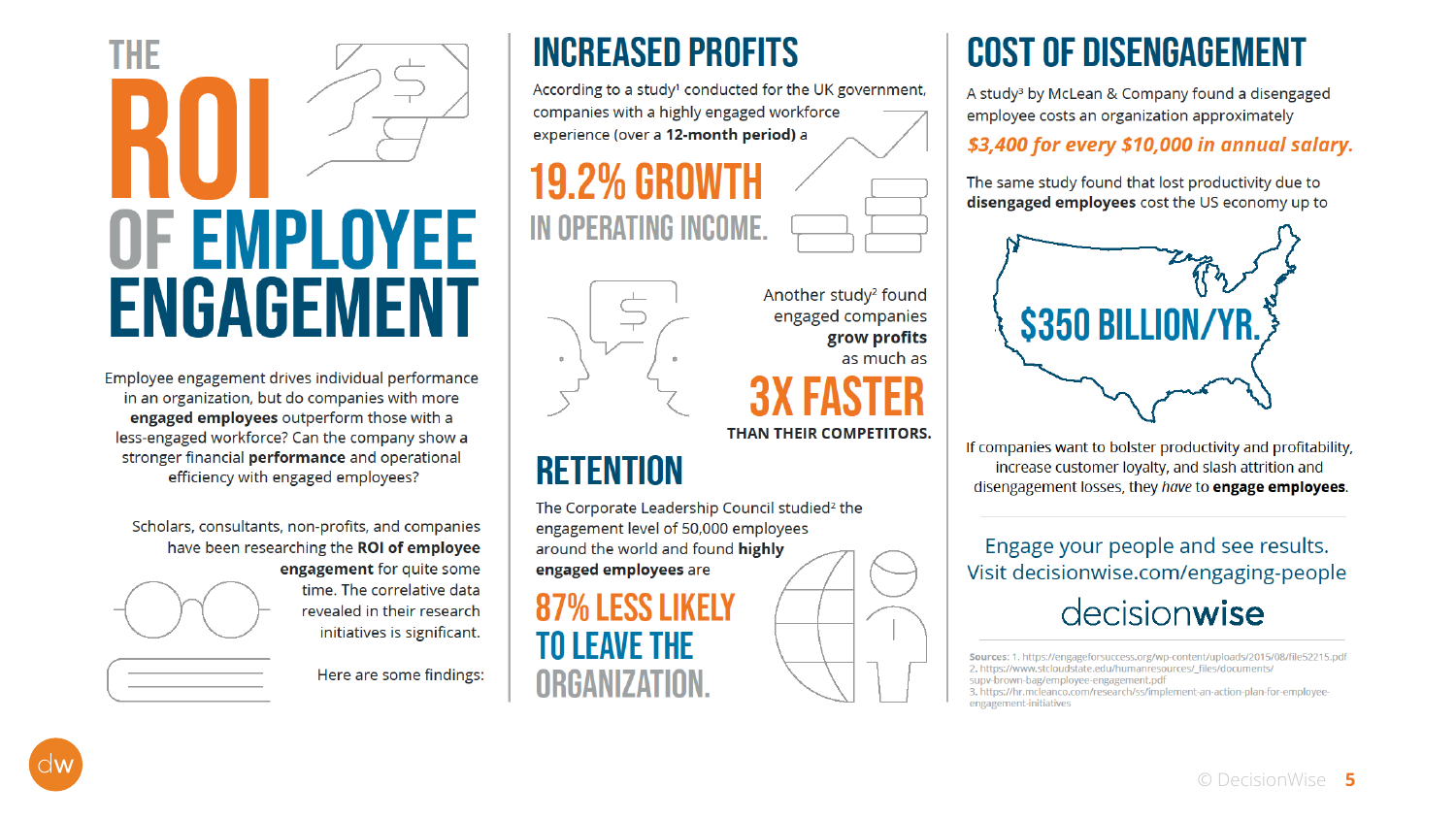## Definitions:

Culture:

A set of values, norms, guiding beliefs, & understandings that is shared by members of an organization and is taught to new members as the way to feel, think, and behave.

"The way we do things around here."

#### Employee Experience (EX):

The sum of perceptions employees have about their interactions with the organization in which they work.

"The impact of the culture on the employees."

#### Employee Engagement:

An emotional state where employees feel passionate, energetic, and committed toward their work. As a result, they are more likely to invest their best selves in the work they do.

"The employees' positive emotional response to the employee experience."

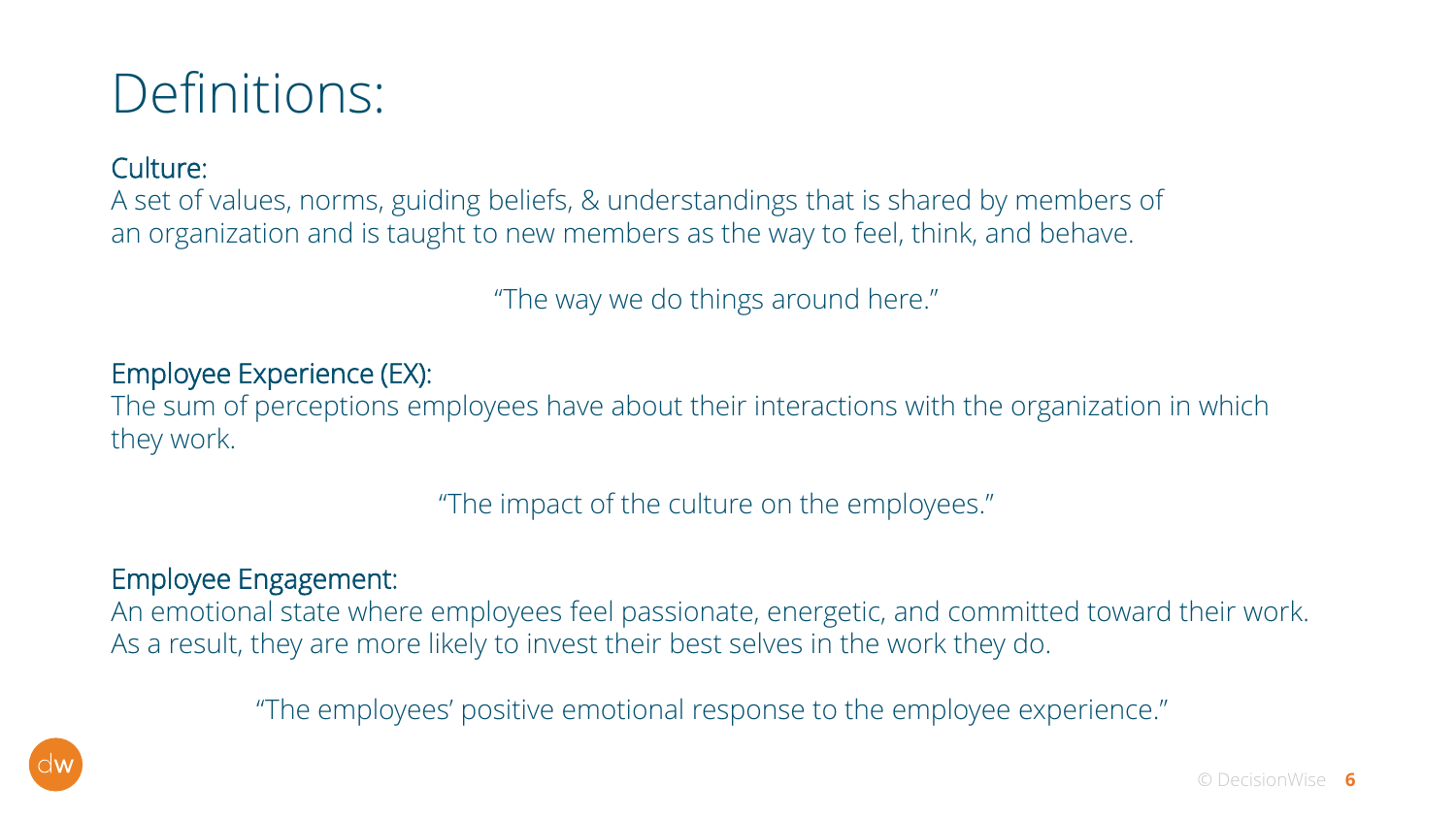*Engagement is an outcome of…* 

#### *Employee Experience (EX)*

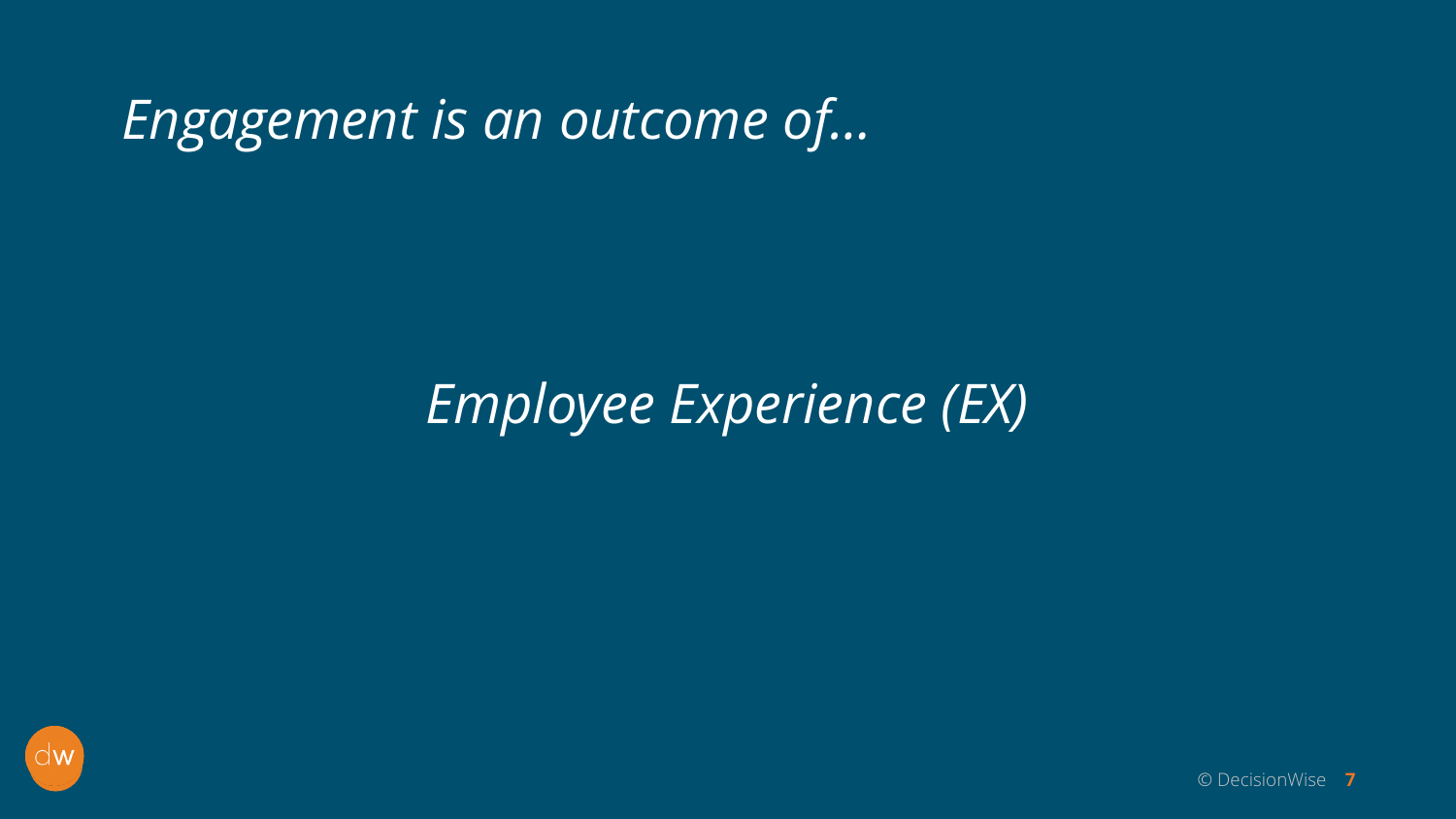## *Employee Experience is an outcome of…*

#### *Organizational Culture*

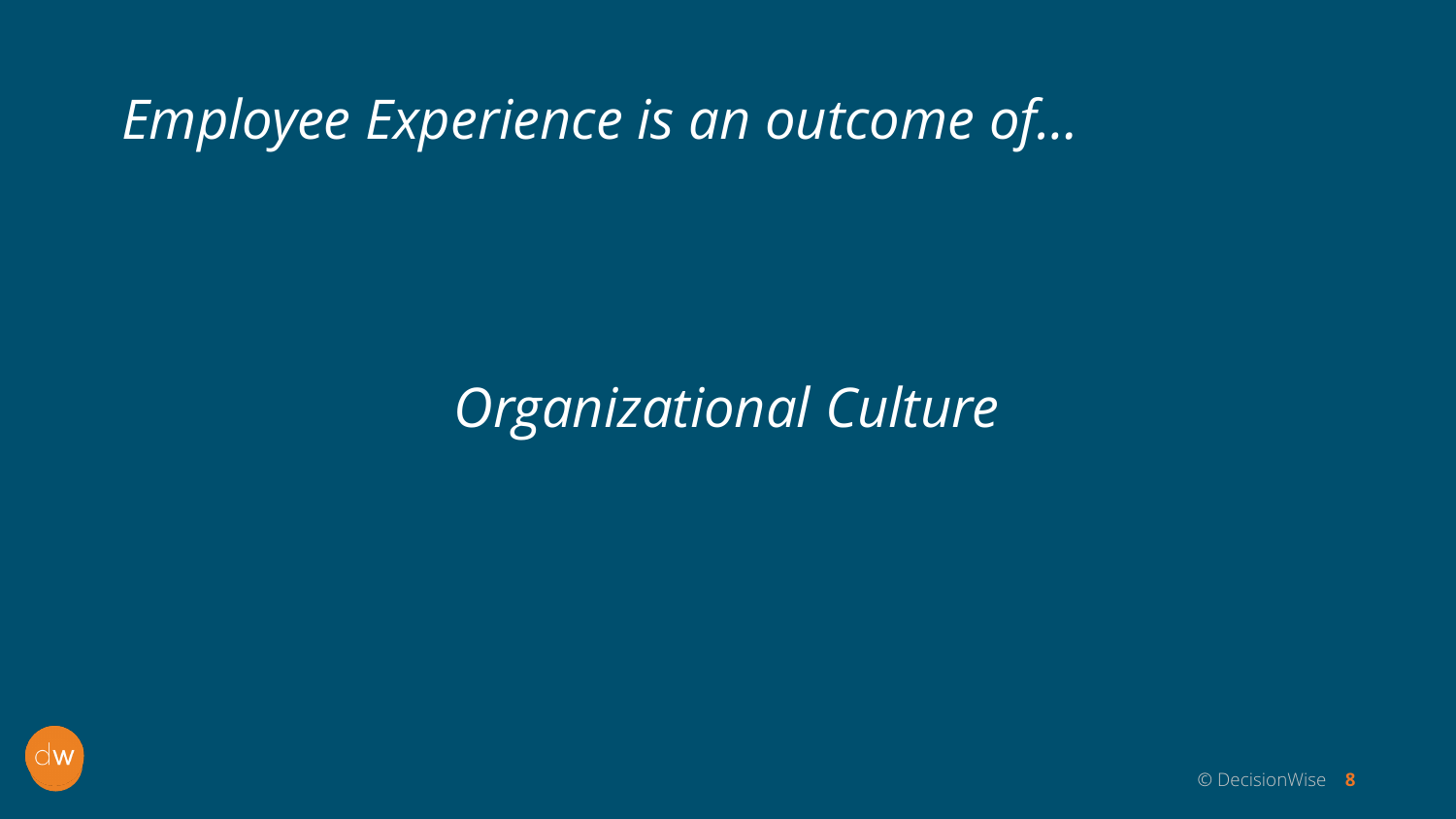Improving ENGAGEMENT will usually require improving EMPLOYEE EXPERIENCE, which will likely require adjustments to ORGANIZATIONAL CULTURE

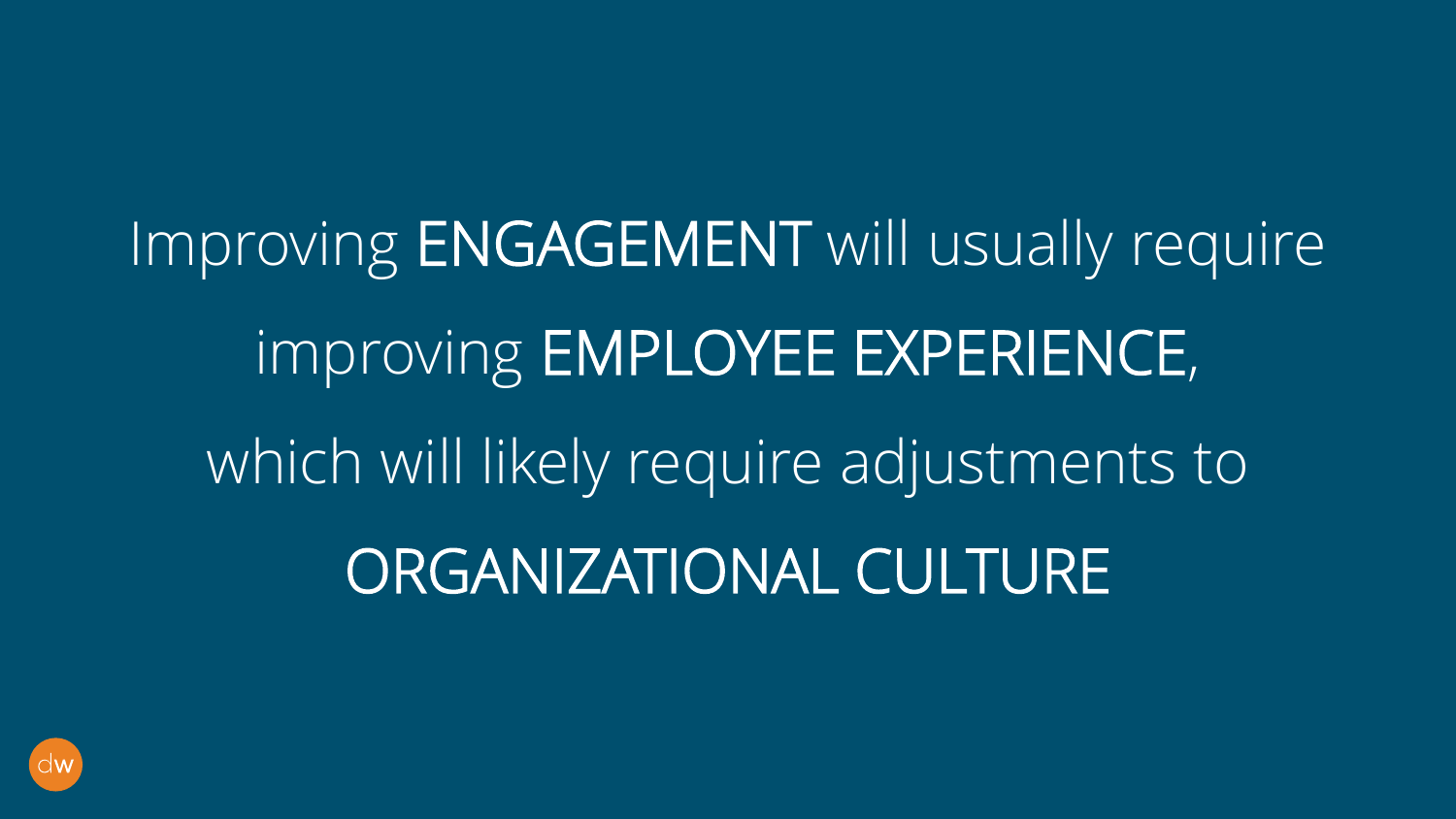## The Engagement Experience



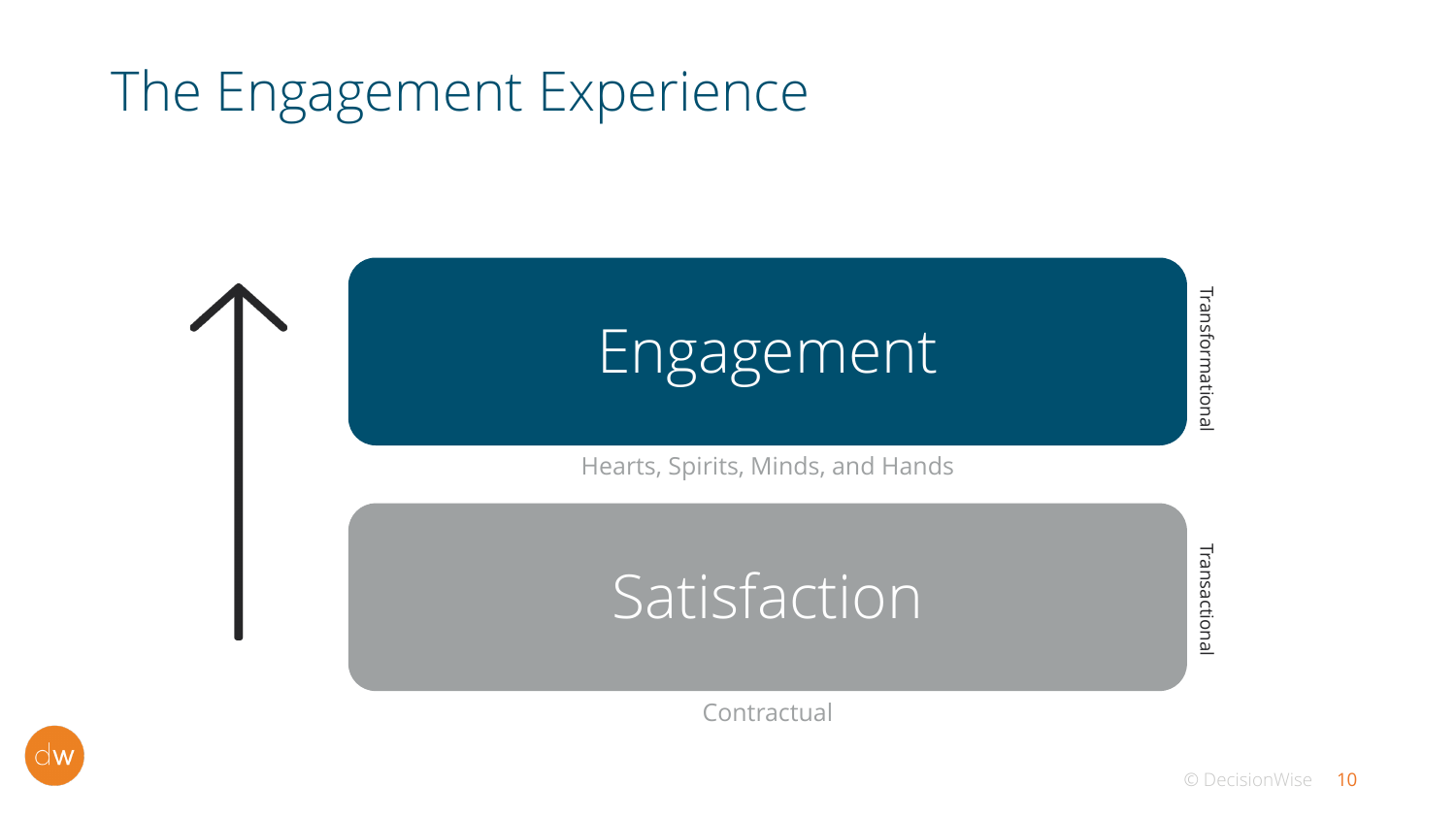#### ENGAGEMENT MAGIC®



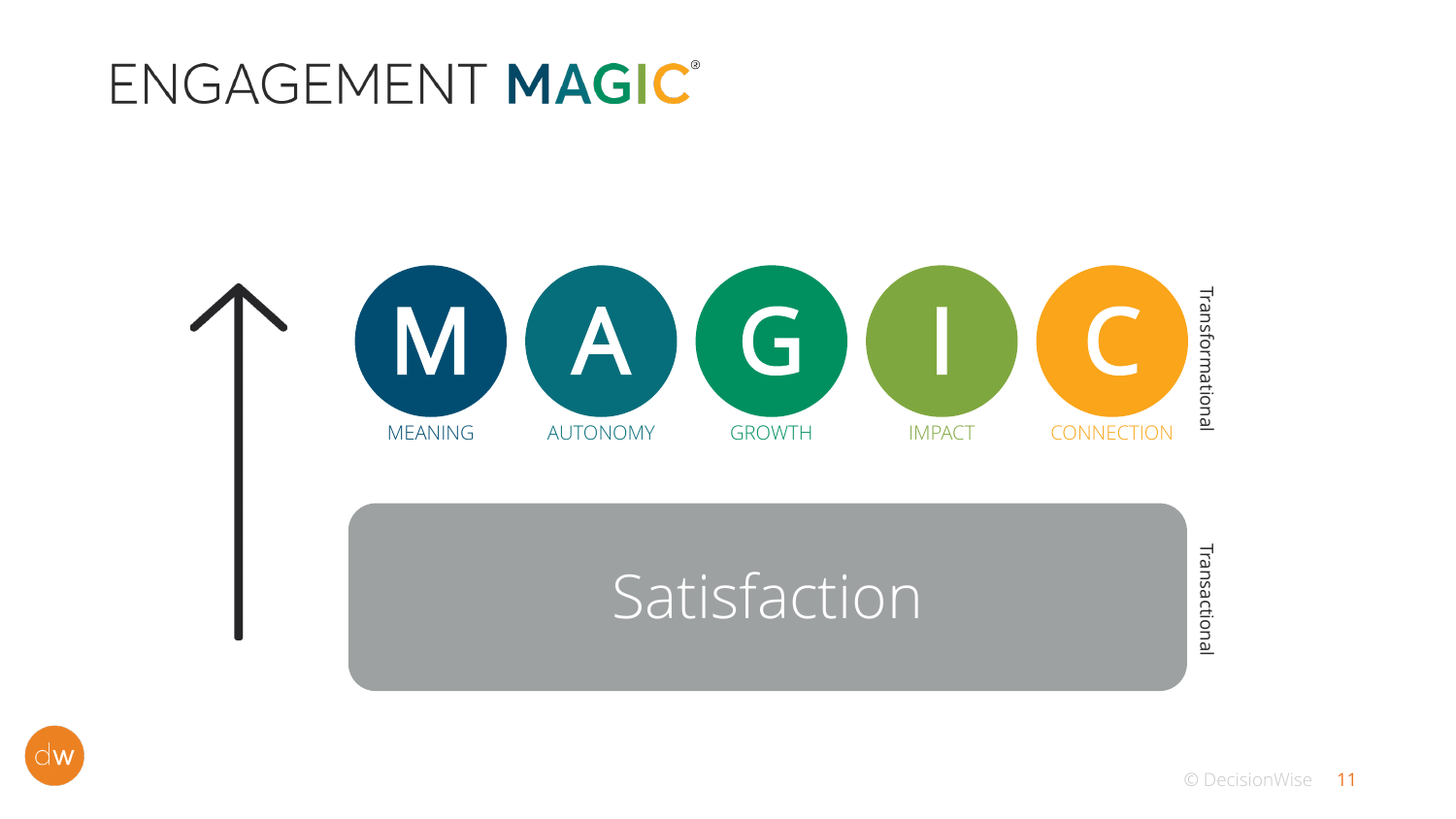## Engagement Framework

 $\bigcap$  W

| Organizational Alignment<br>"The Process"                                                                                                                                |                                                                                                                                                    |                                                                                                                                                                  | 50/50 Proposition<br>"The Invitation"                      | Engagement<br>"The Outcome" |
|--------------------------------------------------------------------------------------------------------------------------------------------------------------------------|----------------------------------------------------------------------------------------------------------------------------------------------------|------------------------------------------------------------------------------------------------------------------------------------------------------------------|------------------------------------------------------------|-----------------------------|
| Senior Leadership                                                                                                                                                        | Organizational<br>Support                                                                                                                          | Managers &<br><b>Teams</b>                                                                                                                                       |                                                            | <b>Fully Engaged</b>        |
| The executive team<br>shapes the mission and<br>vision of the<br>organization. They set<br>strategy and goals. They<br>make policy decisions<br>that influence EX. Their | Organizational support<br>structures include<br>organizational<br>communication<br>systems, incentives,<br>L&D programs,<br>organizational design, | Much of the employee<br>experience is shaped<br>directly at the team<br>level. The manager's<br>competence, attitudes,<br>and behaviors shape<br>the culture and | Employee<br><b>Employee</b><br><b>Experience</b><br>Choice | <b>Key Contributor</b>      |
|                                                                                                                                                                          |                                                                                                                                                    |                                                                                                                                                                  |                                                            | Opportunity<br>Group        |
| attitudes and behaviors<br>shape the culture of the<br>organization.                                                                                                     | lifecycle processes.                                                                                                                               | experience of the<br>team.                                                                                                                                       |                                                            | <b>Fully Disengaged</b>     |

Edge of Org Influence

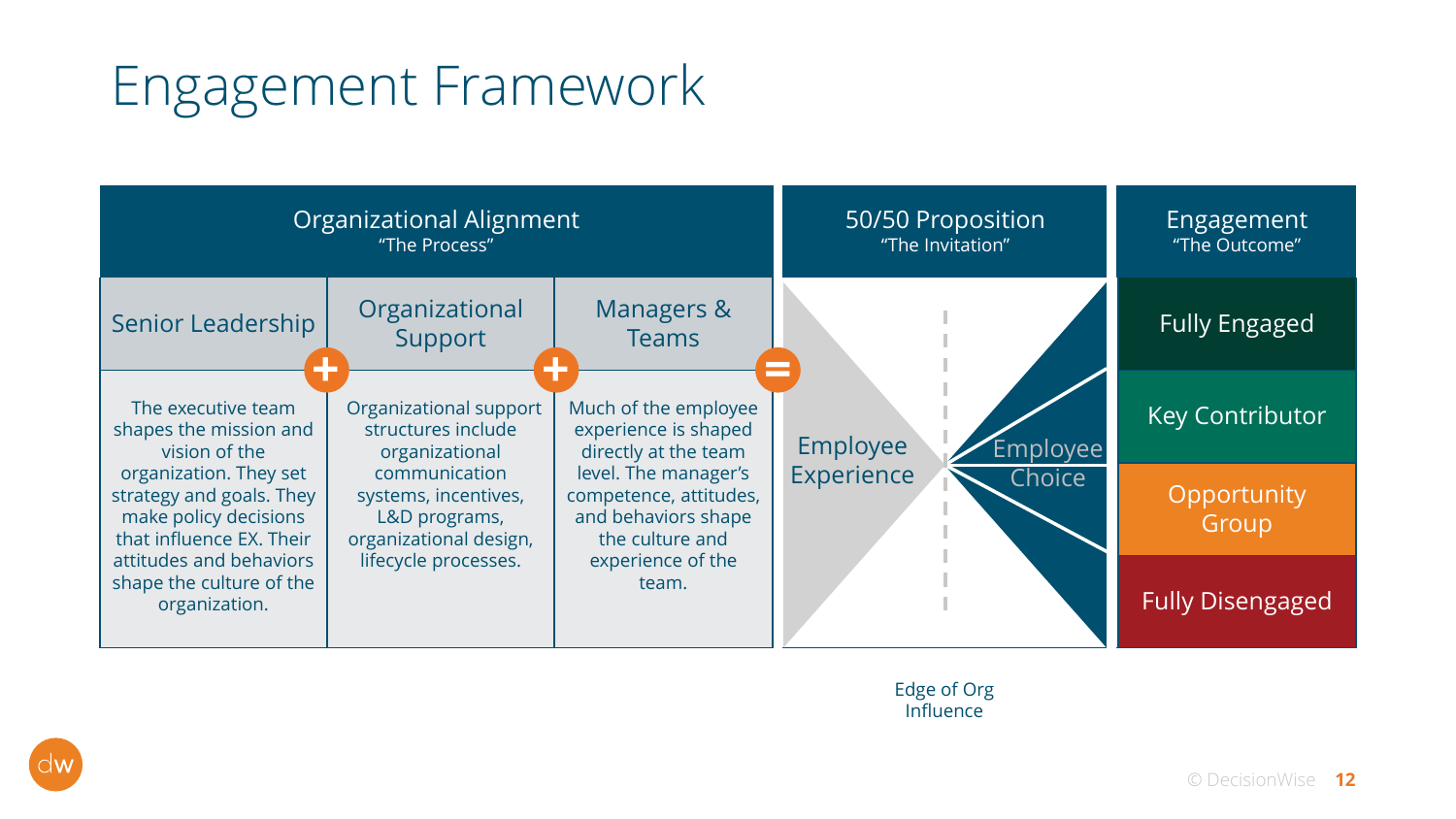#### Survey Questions Focus on Outcomes

#### Sample Survey Items:

- I have the tools and resources to do my job well.
- I enjoy working with the people on my team.
- My job provides me with a sense of meaning and purpose.
- I feel like I belong here.



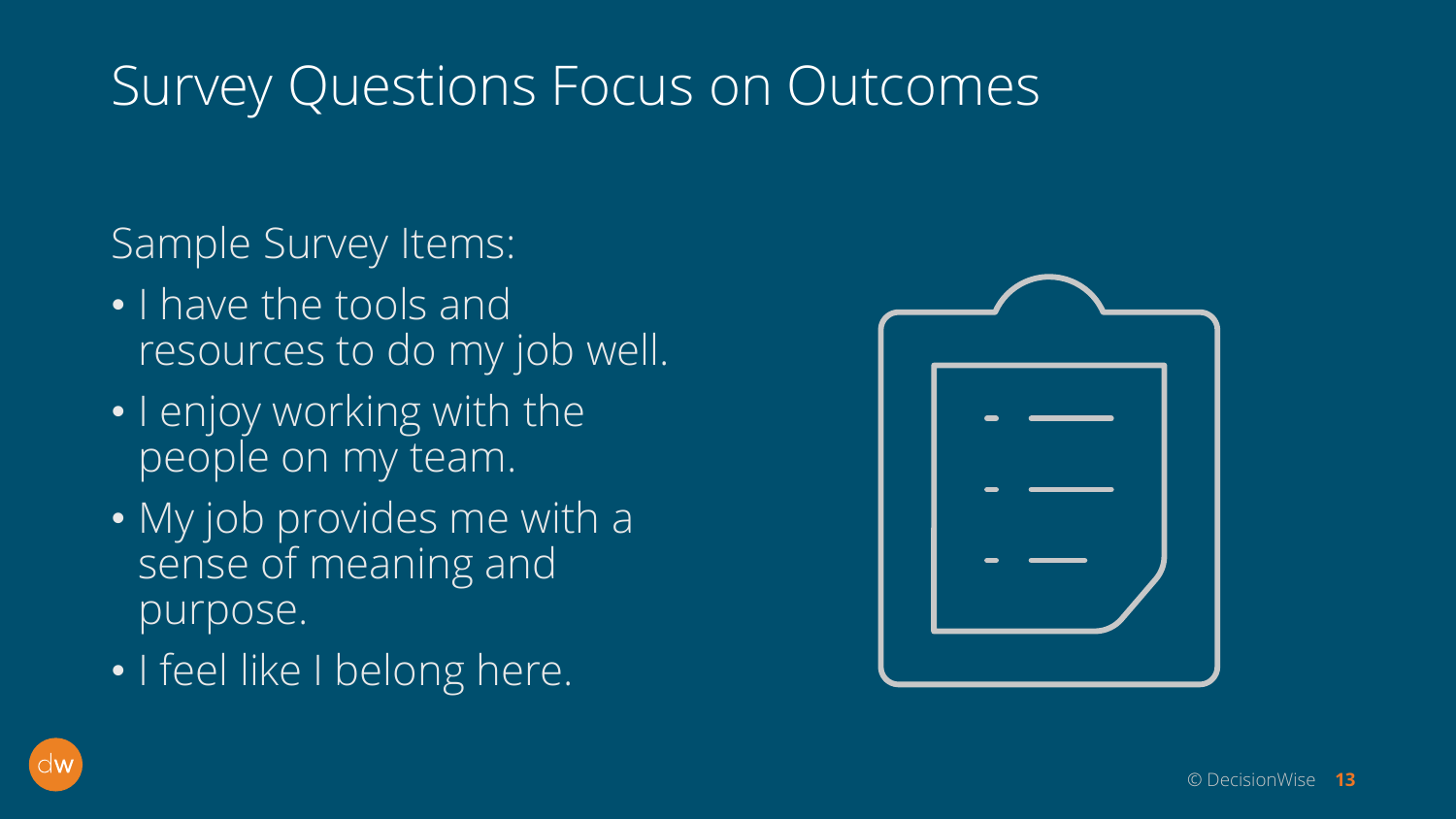## The Engagement Survey Process

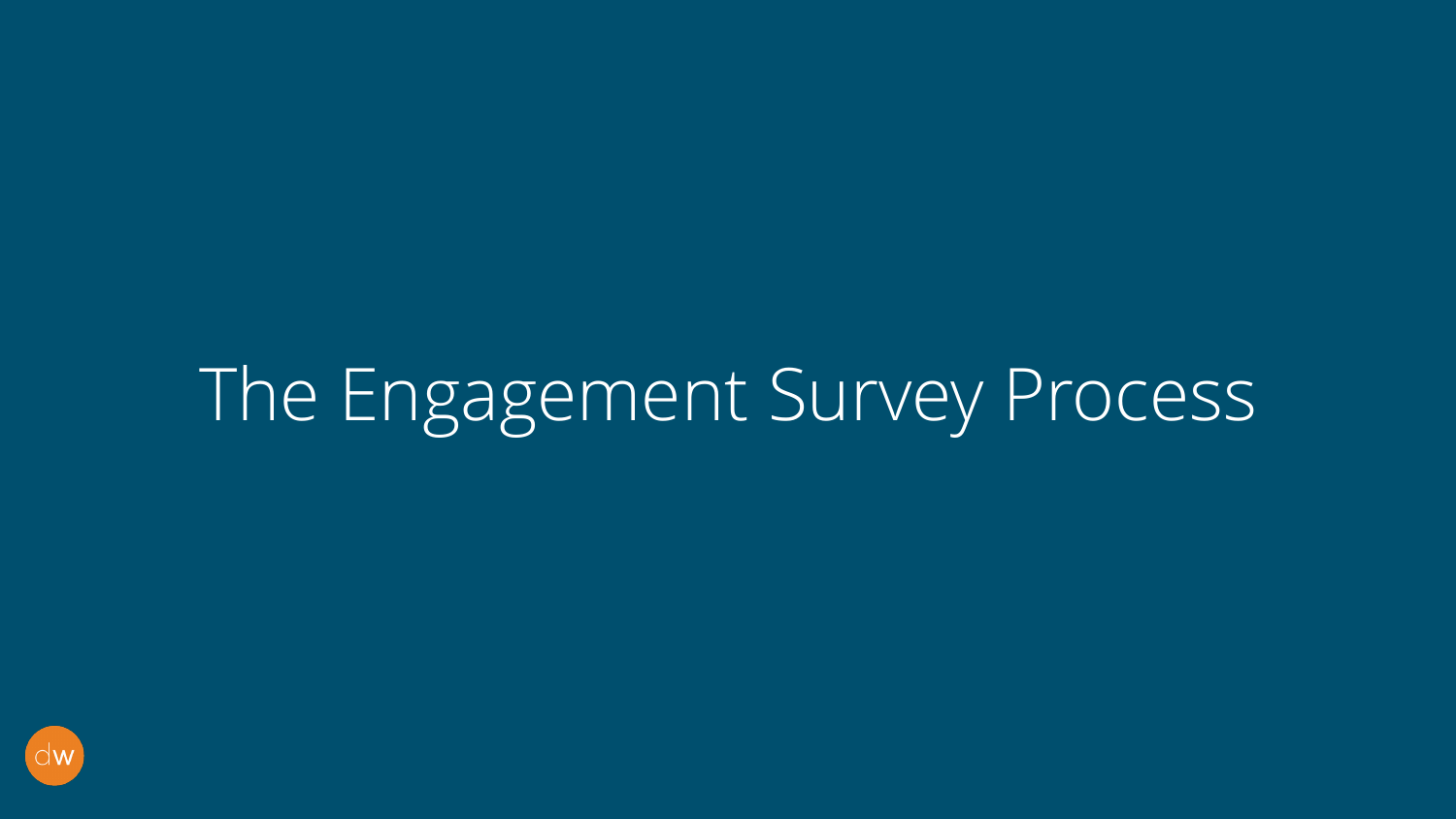## Pre-Survey Process

- Provide a list of employees to DecisionWise
- Communicate Survey to Employees
	- Communication template provided by DecisionWise
	- Create a sense of safety around the survey process
	- Help people see the benefit of the survey
- Confidentiality
	- Reporting done in groups of no fewer than 5

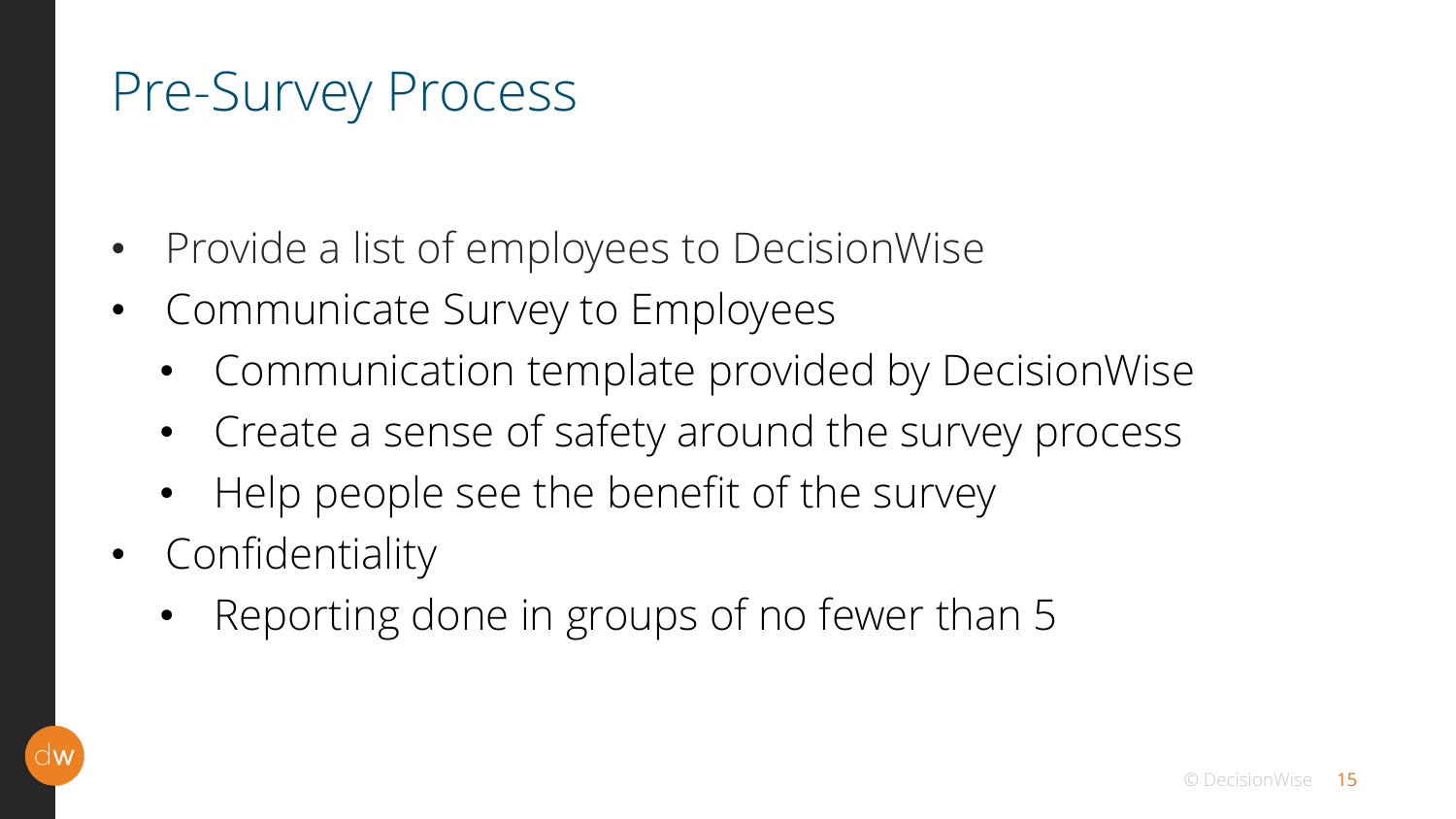## Survey Administration Process

- E-mail invitation goes out to all employees
- DecisionWise monitors participation
- Survey Administered over 2 weeks
- The survey takes most employees less than 15 minutes to complete
- Strategic reminder e-mails sent to employees who have not completed survey

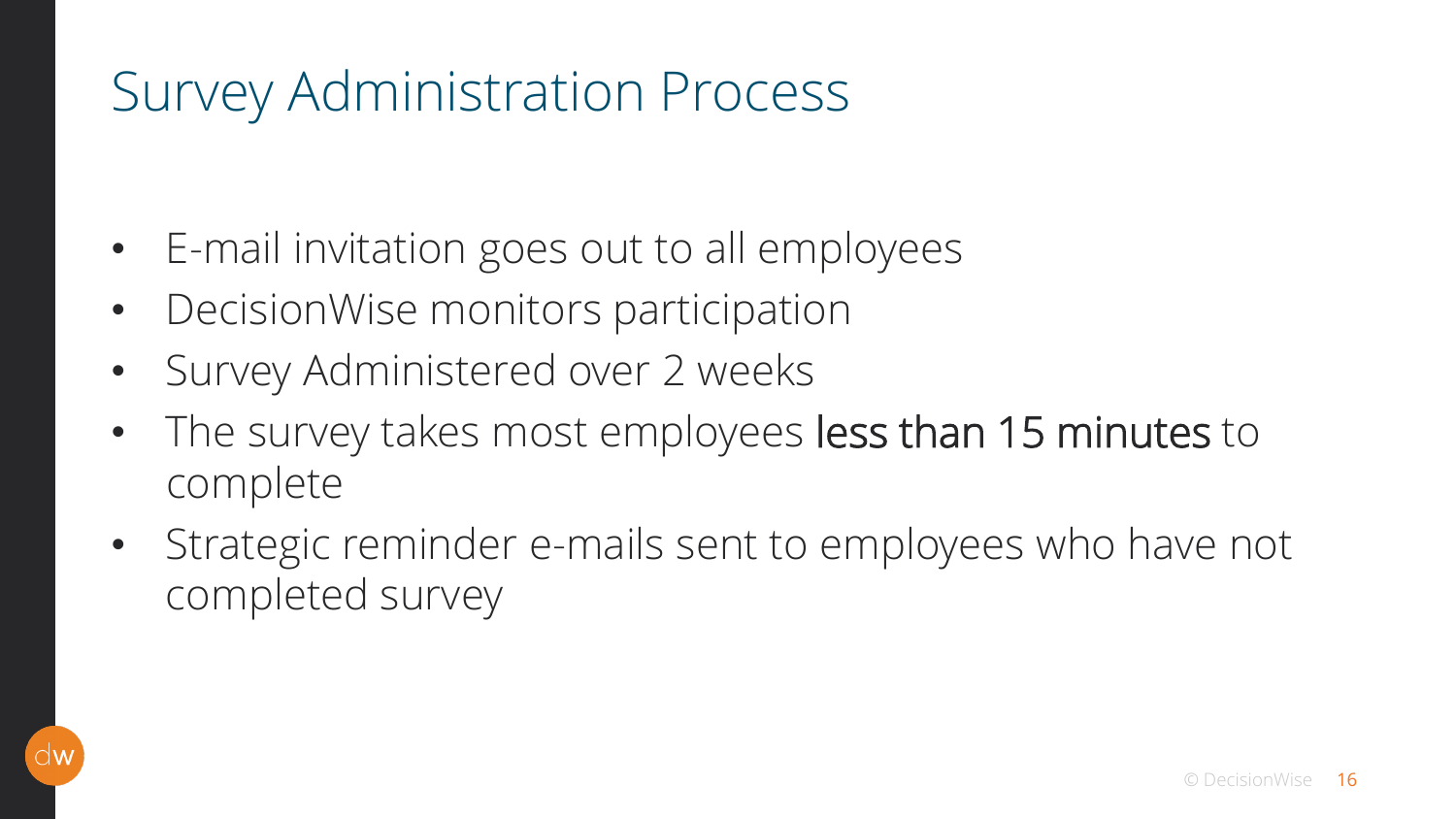## Post-Survey Process

- Access to online dashboard with results
- Summary report provided with recommendations for action
- 30 minute call with DecisionWise Consultant to debrief results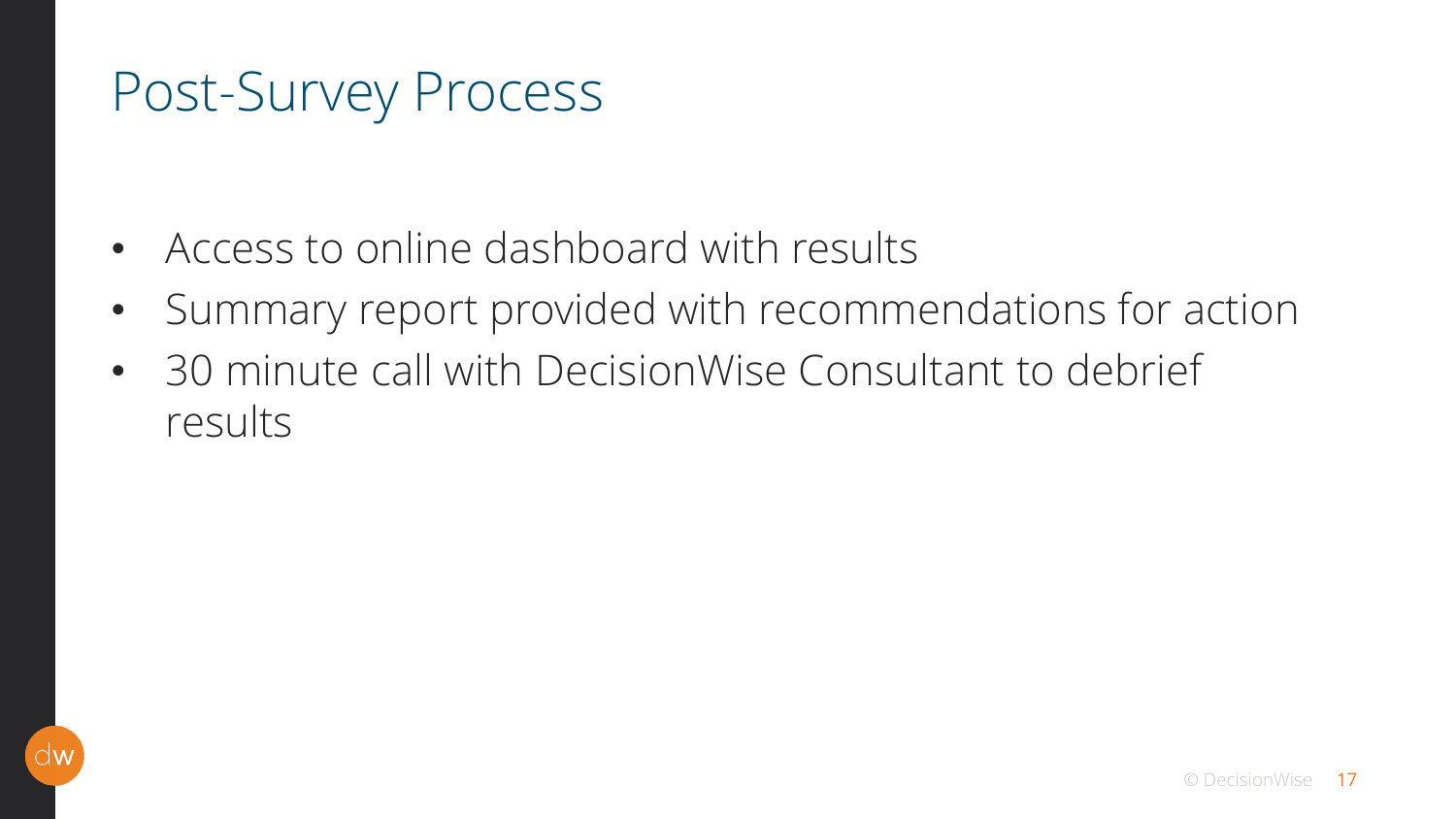#### 3 Post-Survey Goals







Communicate Results to the Team

Take Action on Feedback Received Expand Ownership of Engagement

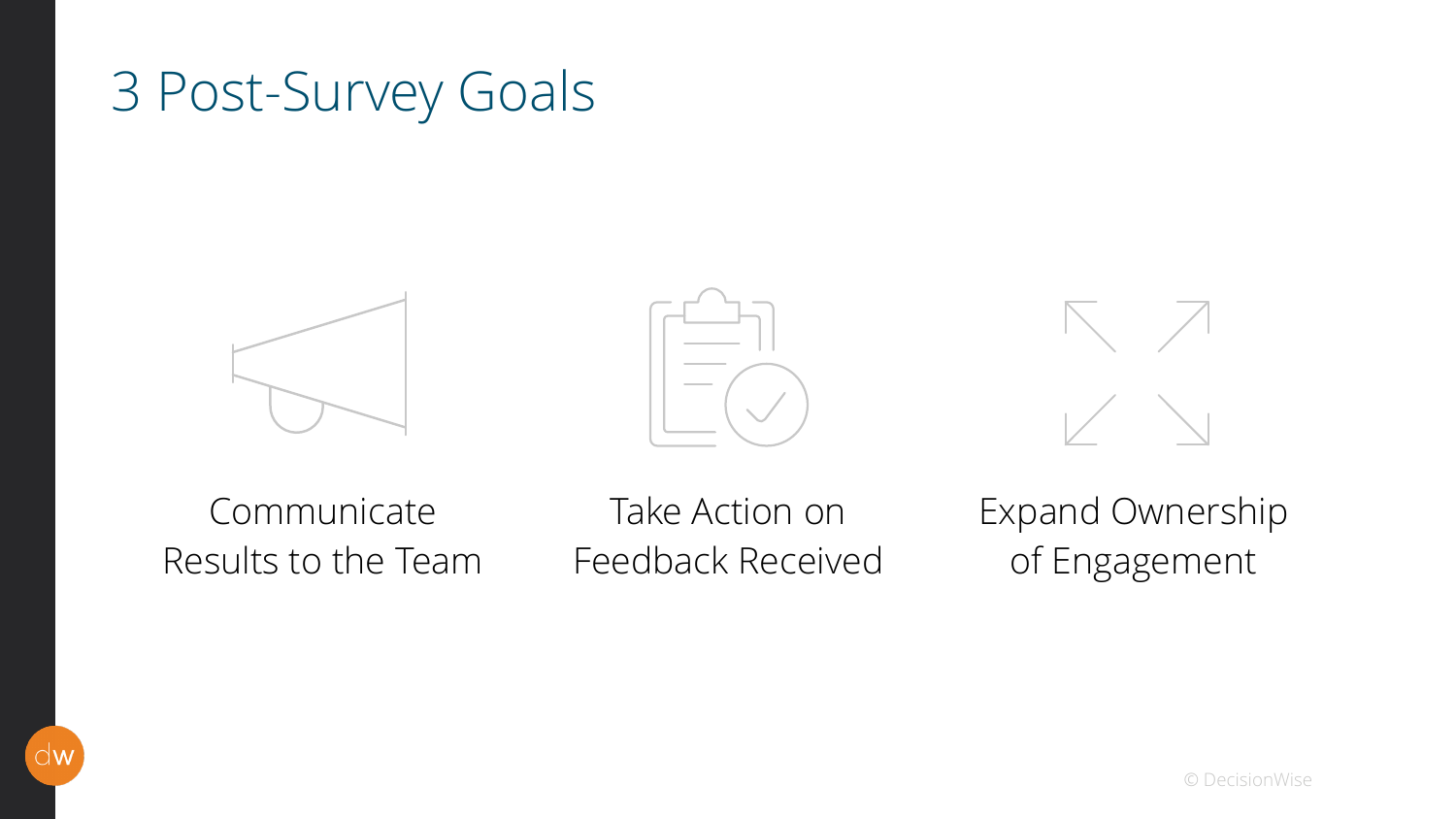

- 1. Organizations benefit from engaging their employees when talent is hard to find and replace
- 2. Engagement is an outcome of a positive employee experience and culture
- 3. Engagement can be improved through greater meaning, autonomy, growth, impact, and connection
- 4. The process of administering a survey is easy
- 5. After the survey is over, focus on communicating results, taking action, and expanding ownership